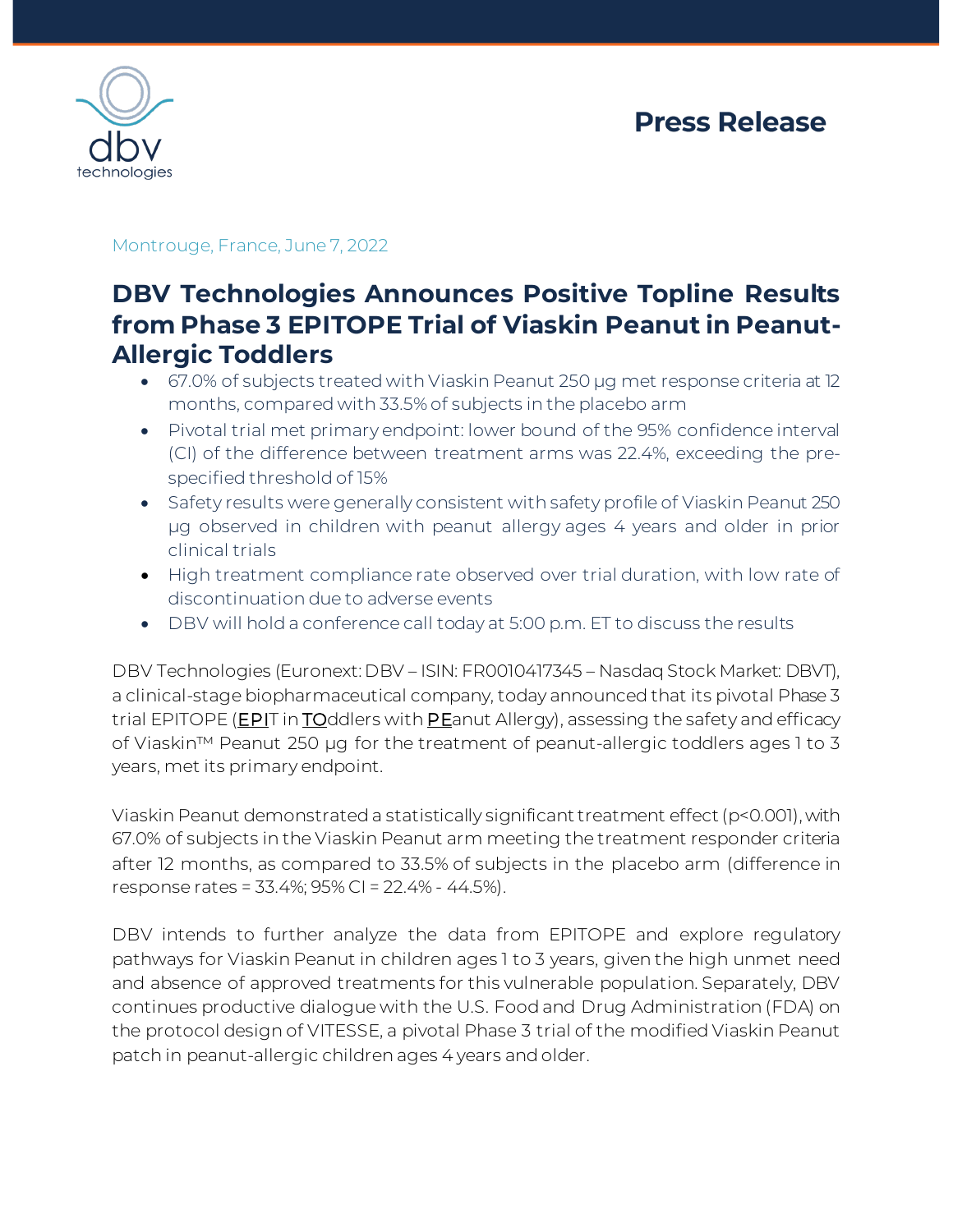

*"Most peanut-allergic children are diagnosed between 1 to 3 years of age; however, there are currently no FDA-approved therapies for this age group. Furthermore, there is growing evidence on the benefits of treatment from a younger age,"* said Dr. Hugh Sampson, Kurt Hirschhorn Professor of Pediatrics at the Icahn School of Medicine at Mount Sinai, Director Emeritus of the Jaffe Food Allergy Institute and Chairman of the DBV Scientific Advisory Board. *"We believe these positive findings support the potential clinical benefit of Viaskin Peanut in this important, and underserved, population."* 

These results represent the second and final part of the EPITOPE trial, which enrolled 362 subjects ages 1to 3 years, of which 244 and 118 were in the active and placebo arms, respectively. Enrollment was balanced for age and baseline disease characteristics between the active and placebo treatment arms. The median subject baseline eliciting dose (ED) was 100 mg in each treatment arm. A double-blind, placebo-controlled food challenge (DBPCFC) was administered at baseline and month 12 to determine a subject's ED at each timepoint. A treatment responder was defined as either a subject with a baseline ED ≤10 mg who reached an ED ≥300 mg of peanut protein at month 12, or a subject with a baseline ED >10 mg who reached an ED ≥1,000 mg of peanut protein at month 12.

In an additional pre-specified efficacy analysis, treatment response was defined as achieving an ED ≥1,000 mg of peanut protein regardless of baseline ED. Using this response criterion, Viaskin Peanut demonstrated a statistically significant treatment effect (p<0.001), with 64.2% of subjects in the Viaskin Peanut arm meeting this treatment responder criterion after 12 months as compared to 29.6% of subjects in the placebo arm (difference in response rates = 34.7%; 95% CI = 23.6% - 45.7%). The response rate observed in the placebo arm appears consistent with the approximately 22% natural resolution rate in this patient population. 1

The EPITOPE safety results were generally consistent with the safety profile of Viaskin Peanut 250 μg observed in children with peanut allergy ages 4 years and older in prior clinical trials. No imbalance in the overall adverse event (AE) rate was observed in the trial between the active and placebo arms.

Overall, 21 subjects (8.6%) in the Viaskin Peanut armand 3 subjects (2.5%) in the placebo arm experienced a serious adverse event (SAE). Only 1 of the SAEs (0.4%), which was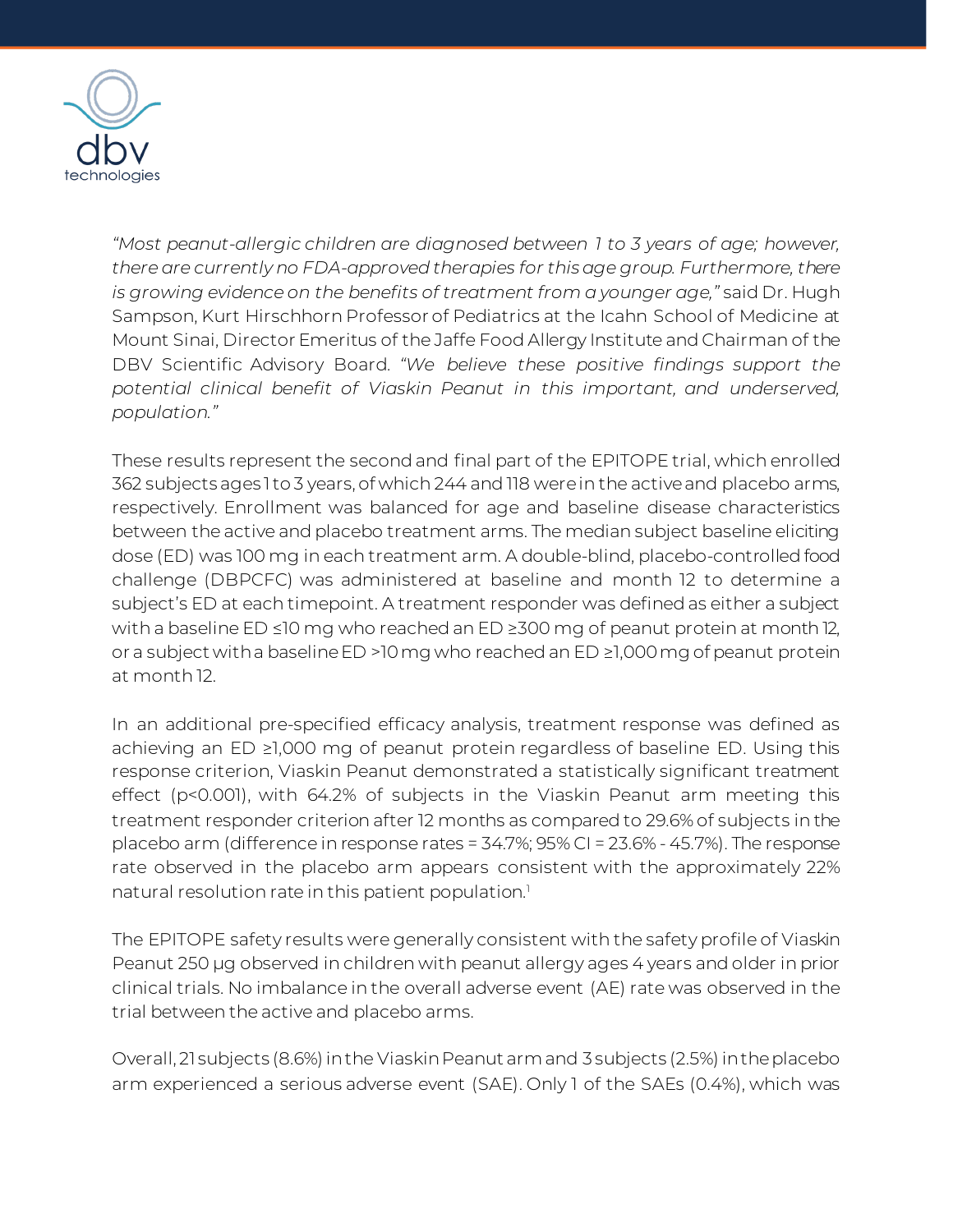

mild periorbital edema (swelling around the eye) in the Viaskin Peanut arm, was deemed related to treatment.

The most commonly reported adverse events were skin reactions localized to the administration site, the majority of which were mild to moderate in nature. Fifty-five subjects (22.5%) in the Viaskin Peanut arm experienced an application site reaction that was assessed as severe by an investigator compared with 10 subjects (8.5%) in the placebo arm. Based on investigators' reported observations from examinations of the skin at each study visit, using the skin grading systems defined in the protocol, the severity of administration site skin reactions following patch application decreased throughout the course of the 12-month treatment period.

Four (1.6%) subjects in the Viaskin Peanut arm experienced an anaphylactic reaction determined to be related to, or possibly related to, treatment. Among these anaphylactic reactions, 3 resolved with a single dose of epinephrine and 1 resolved without epinephrine. All anaphylactic reactions were mild to moderate in severity and were characterized mainly by skin and respiratory symptoms.

Eight subjects (3.3%) in the Viaskin Peanut arm discontinued due to adverse events.

In the 12-month treatment period, the trial completion rate was 84.8% and was balanced between the Viaskin Peanut and placebo arms. Mean subject compliance to daily patch treatment was above 95% in both the active and placebo arms.

*"We are thrilled by the topline results of EPITOPE, our second Phase 3 clinical trial to evaluate the safety and efficacy of Viaskin Peanut,"* said Dr. Pharis Mohideen, Chief Medical Officer of DBV Technologies. *"We are grateful to the toddlers and their parents, caregivers and allergists who are contributing to a brighter future by having participated in this first-of-its kind trial."*

Following the completion of EPITOPE, all eligible subjects had the option to rollover into EPOPEX, a long-term, open-label extension study of Viaskin Peanut. There are currently 304 subjects (88% of all eligible subjects) enrolled in EPOPEX.

DBV plans to present full EPITOPE trial results at future medical congresses as well as submit them for publication in a peer-reviewed journal.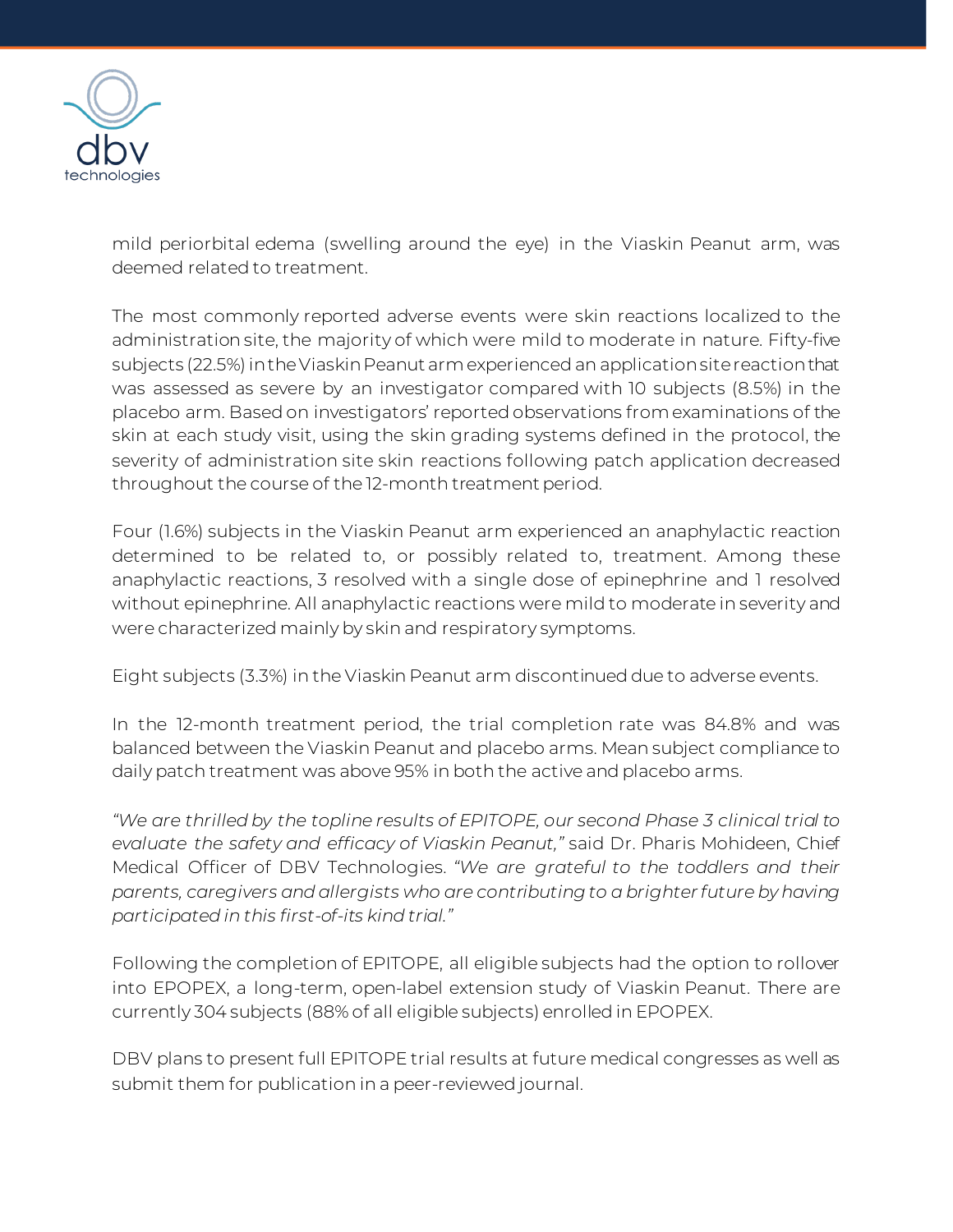

*"The EPITOPE data advance our understanding of investigational epicutaneous immunotherapy's ability to induce an immune response with minimal amounts of allergen,"* said Daniel Tassé, Chief Executive Officer of DBV Technologies*. "These results further inform EPIT's potential in other food allergies and immunological conditions, which are areas of research DBV remains highly committed to pursuing."*

DBV will host a conference call and live audio webcast on Tuesday, June 7, 2022, at 5:00 p.m. ET to discuss the results. This call is accessible via the below teleconferencing numbers, followed by the reference ID: 23143278#

- United States: 866 374 5140
- Canada: 866 455 3403
- United Kingdom: 808 238 9813
- France: 805 102 712

A live webcast of the call will be available on the Investors & Media section of the Company's website: https://www.dbv-technologies.com/investor-relations/. A replay of the presentation will also be available on DBV's website after the event.

### About EPITOPE

EPITOPE [\(NCT03211247\)](https://clinicaltrials.gov/ct2/show/NCT03211247) enrolled 413 subjects (51 in Part A and 362 in Part B) in approximately 50 centers across North America (Canada and the United States), Europe and Australia. The EPITOPE trial is a two-part trial: Part A was designed to assess the safety of Viaskin Peanut 100 µg and 250 µg and to determine the highest safe dose, and Part B wasdesigned to assess the efficacy and safety of the selected dose. Based on the results of Part A, the 250 µg dose was selected for Part B. In Part B, subjects were randomized 2:1 to receive Viaskin Peanut 250 µg or placebo.

The primary endpoint wasbased on a responder analysis after 12 months of treatment with the selected dose of Viaskin Peanut. As a secondary efficacy endpoint, cumulative reactive dose (CRD) was also evaluated in EPITOPE to establish the total quantity of peanut protein that triggers subject reactions at month 12 of active treatment versus placebo. Serological markers were also measured at baseline, 3, 6 and 12 months in order to characterize the immunological changes in subjects.

Following the completion of EPITOPE, all eligible subjects had the option to rollover into EPOPEX, a long-term, open-label extension study of Viaskin Peanut 250 µg. Now that the EPITOPE study results are publicly available, subjects enrolled in the EPOPEX study will be unblinded to their respective treatment group in EPITOPE.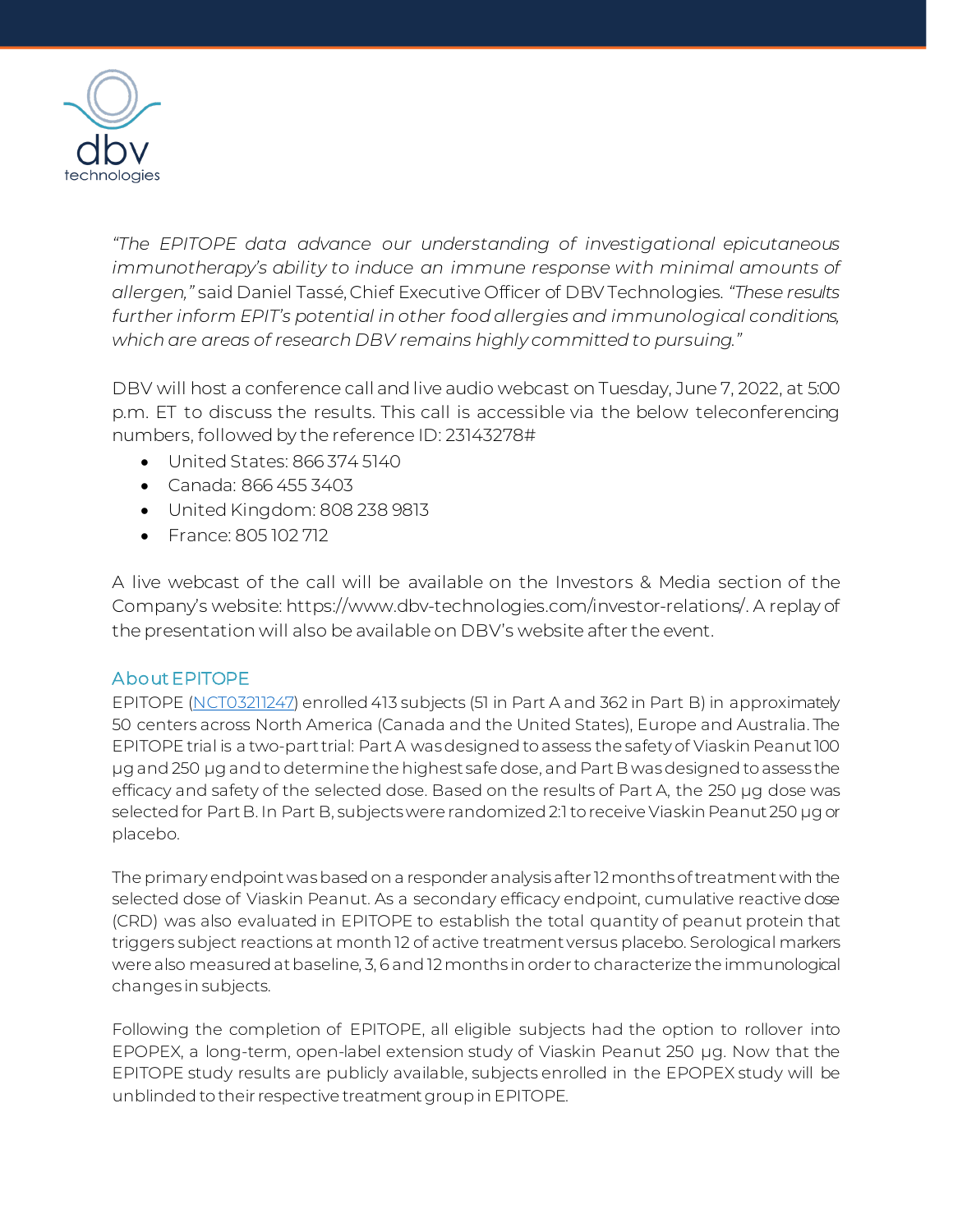

## About DBV Technologies

DBV Technologies is developing Viaskin™, an investigational proprietary technology platform with broad potential applications in immunotherapy. Viaskin is based on epicutaneous immunotherapy, or EPIT™, DBV Technologies' method of delivering biologically active compounds to the immune system through intact skin. With this new class of non-invasive product candidates, the Company is dedicated to safely transforming the care of food allergic patients. DBV Technologies' food allergies programs include ongoing clinical trials of Viaskin Peanut. DBV Technologies has global headquarters in Montrouge, France, and North American operations in Basking Ridge, NJ. The Company's ordinary shares are traded on segment B of Euronext Paris (Ticker: DBV, ISIN code: FR0010417345) and the Company's ADSs (each representing one-half of one ordinary share) are traded on the Nasdaq Global Select Market (Ticker: DBVT).

### Forward-Looking Statements

This press release contains forward-looking statements, including statements regarding DBV Technologies' Viaskin Peanut, such as the regulatory pathway for approval by the FDA in children ages 1 to 3 years and the planned VITESSE Phase 3 clinical trial in older children discussed in this press release. These forward-looking statements are not promises or guarantees and involve substantial risks and uncertainties. These forward-looking statements may be impacted by market conditionsas well as other risks and uncertainties set forth in DBV Technologies' regulatory filings with the AMF, DBV Technologies' filings and reports with the SEC, including in DBV Technologies' Annual Report on Form 10-K for the year ended December 31, 2021, filed with the SEC on March 9, 2022, and future filings and reports made with the AMF and SEC by DBV Technologies. Existing and prospective investors are cautioned not to place undue reliance on these forward-looking statements and estimates, which speak only as of the date hereof. Other than as required by applicable law, DBV Technologies undertakes no obligation to update or revise the information contained in this Press Release.

### Investor Contact

Anne Pollak DBV Technologies +1 857-529-2363 [anne.pollak@dbv-technologies.com](mailto:anne.pollak@dbv-technologies.com)

### Media Contacts

Angela Marcucci DBV Technologies +1 646-842-2393 [angela.marcucci@dbv-technologies.com](mailto:angela.marcucci@dbv-technologies.com)